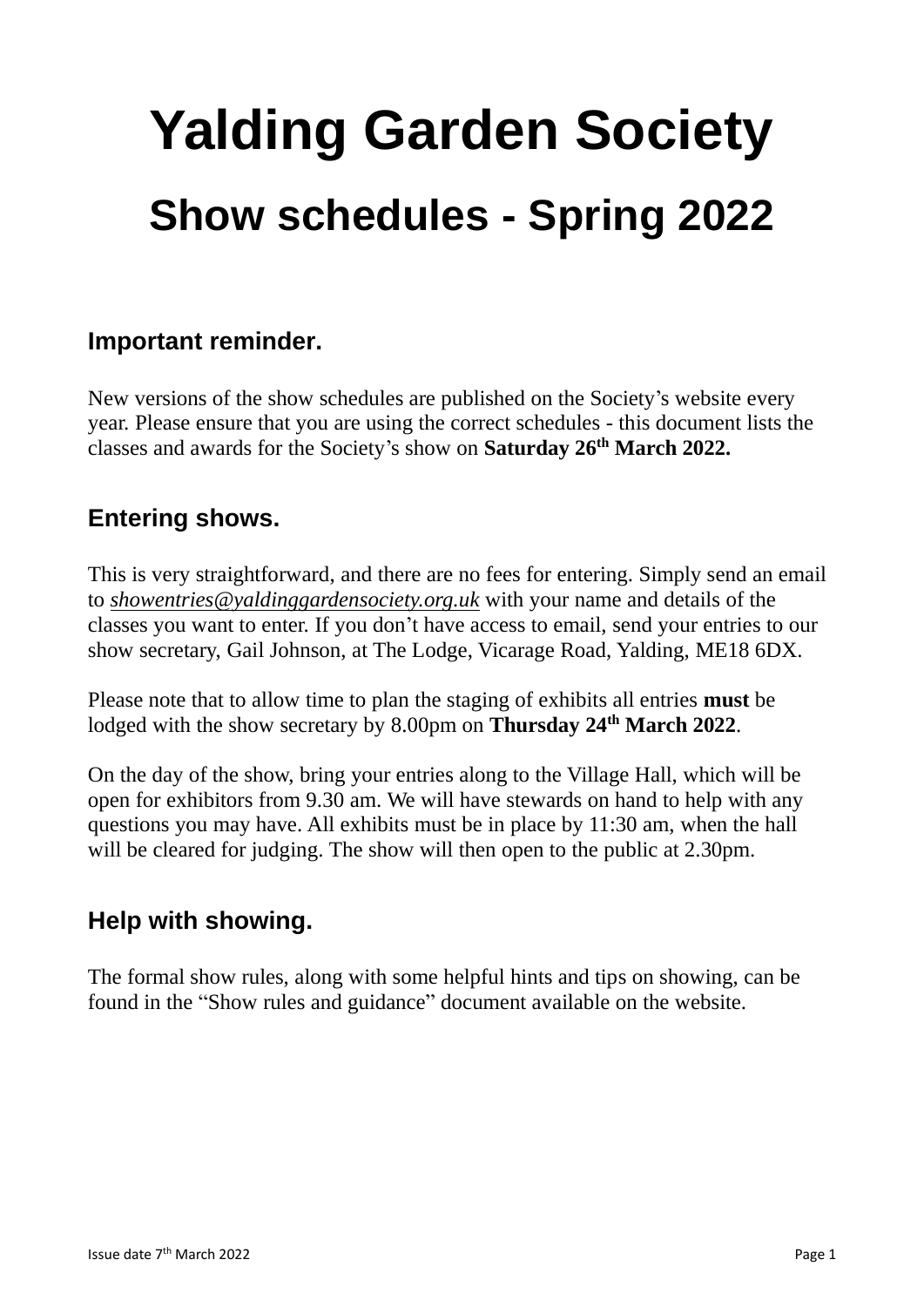# **Spring Show Classes**

#### *Section A – Flowers*

- A1. Collection of daffodils and/or narcissi in three separate vases, three distinct varieties, three stems of each (All Divisions).
- A2. Daffodils, long trumpet, three stems (Division 1).
- A3. Daffodils, large cups, any variety, three stems (Division 2).
- A4. Daffodils, small cups, any variety, three stems (Division 3).
- A5. Daffodils, double flowered, three stems (Division 4).
- A6. Daffodils, one vase, five stems, mixed allowed (Division 5-13).
- A7. Tulips, three stems, all one variety.
- A8. Tulips, three stems, mixed.
- A9. Polyanthus, three stems (own container).
- A10. Primroses, eight stems (own container).
- A11. Collection of spring flowers, not to exceed 9 in (23 cm) in any direction (own container).
- A12. Bowl of bulbs in flower.
- A13. Pot plant, flowering (pot not to exceed 9 in (23 cm)).
- A14. Pot plant, foliage (pot not to exceed 9 in  $(23 \text{ cm})$ ).
- A15. Plate of hellebores, five flower heads, mixed allowed (own container).
- A16. Vase of any other flower, one kind, maximum four stems.
- A17. Flowering shrubs, three separate kinds, one spray of each.
- A18. Camellia, one specimen bloom.
- A19. One pot grown cactus or succulent (pot not to exceed 9" or 23cms in size).

## *Section B – Vegetables and fruit*

- B1. Three sticks of rhubarb (forced).
- B2. Three sticks of rhubarb (unforced).
- B3. Three spears of sprouting broccoli.
- B4. Three leeks.
- B5. One spring cabbage.
- B6. Any other vegetable.

### *Section C – Flower Arranging*

- C1. Accession of the Queen in 1952 an exhibit in a 2 ft (61 cm) cream alcove.
- C2. Anyone for Tennis Wimbledon Centenary an exhibit in a 2 ft (61 cm) cream alcove.
- C3. In an Egg Cup a miniature exhibit not to exceed 4 in (10 cm) all round.

#### *Novice class for arrangers who have not previously won an award*

C4. A Posy for Mother's Day - a petite exhibit not to exceed 9 in (23 cm) all round.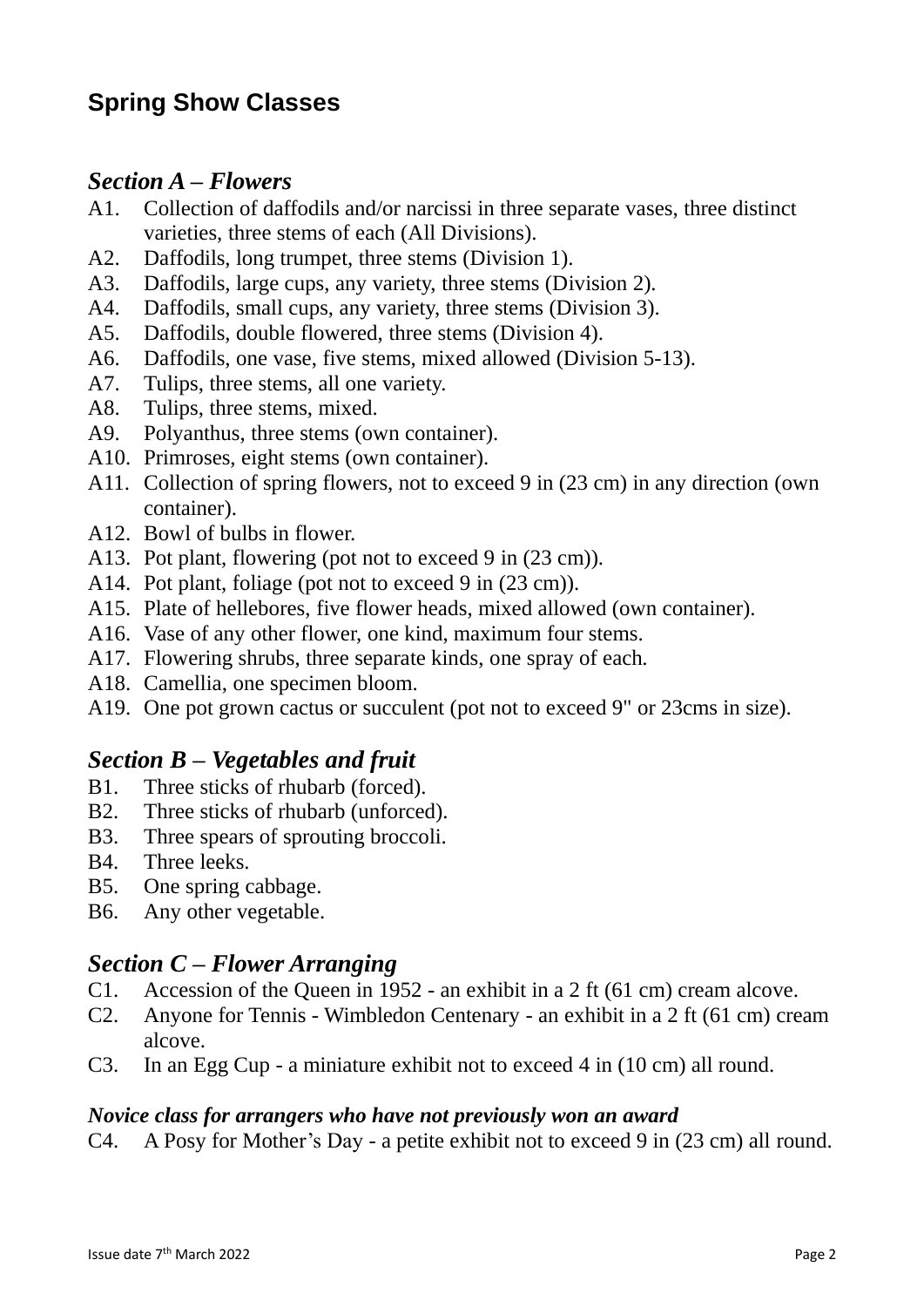## *Section D – Preserves*

- D1. A pot of dried apricot jam.
- D2. A bottle of rhubarb cordial.

*Note from Judges: Please ensure that your jars are clean, clearly labelled with contents and day, month and year of making, and use EITHER a waxed disc and cellophane OR a screw top lid. If a recipe contains vinegar use a plastic top or lid.*

## *Section E – Cookery*

- E1. Gluten free orange and almond polenta cake (made using recipe supplied).
- E2. Caramelised onion quiche (made in an 8 9" round tin).
- E3. Madeira cake (made in a 1lb (450g) loaf tin).

## *Section F – Photography (Must have predominantly plant content)*

- F1. My Frozen Garden.
- F2. Garden Structures.
- F3. Heaven on Earth.

## **Gluten Free Orange and Almond Polenta Cake Recipe**

#### Ingredients

2 smallish oranges 175g caster sugar 4 eggs 150g ground almonds 50g polenta 1 tsp or 5g sachet baking powder

#### Method

Cook the whole oranges in a pan of boiling water for about 90 mins until soft, then roughly slice and blend with a stick blender/liquidiser to a thick puree. Set to one side.

Preheat the oven to 180°C, gas mark 4, then grease and line an 8" baking tin with parchment paper.

Whisk sugar and eggs together until light and foamy, then carefully mix with the other ingredients and pour into the prepared tin. Bake in the oven for about 45 minutes until the top is golden brown and the cake is cooked all the way through.

Leave to cool, then dust with icing sugar.